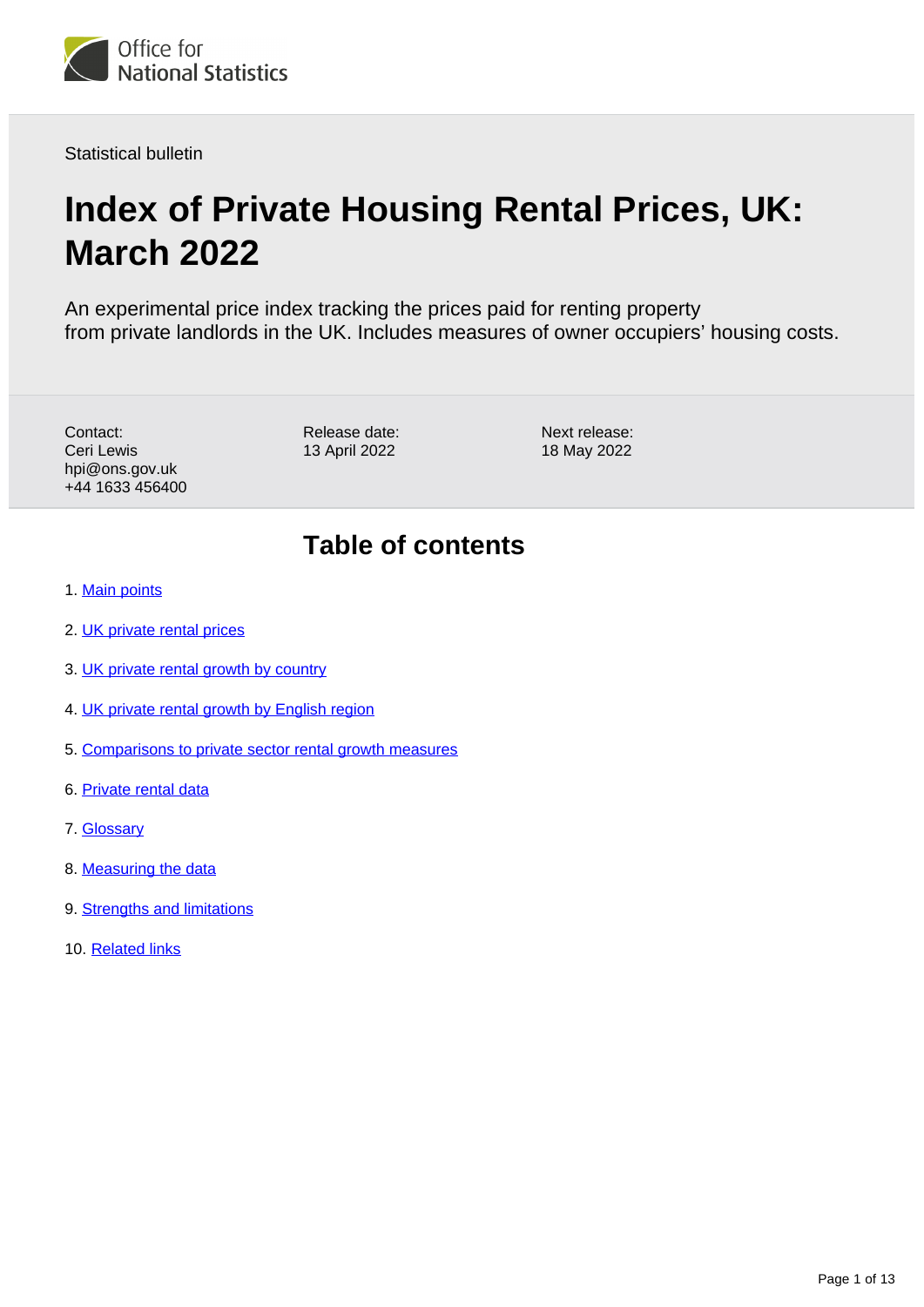## <span id="page-1-0"></span>**1 . Main points**

- Private rental prices paid by tenants in the UK rose by 2.4% in the 12 months to March 2022, up from 2.3% in the 12 months to February 2022.
- Private rental prices grew by 2.2% in England, 1.6% in Wales and 2.8% in Scotland in the 12 months to March 2022.
- The East Midlands saw the highest annual growth in private rental prices (3.8%), while London saw the lowest (0.4%).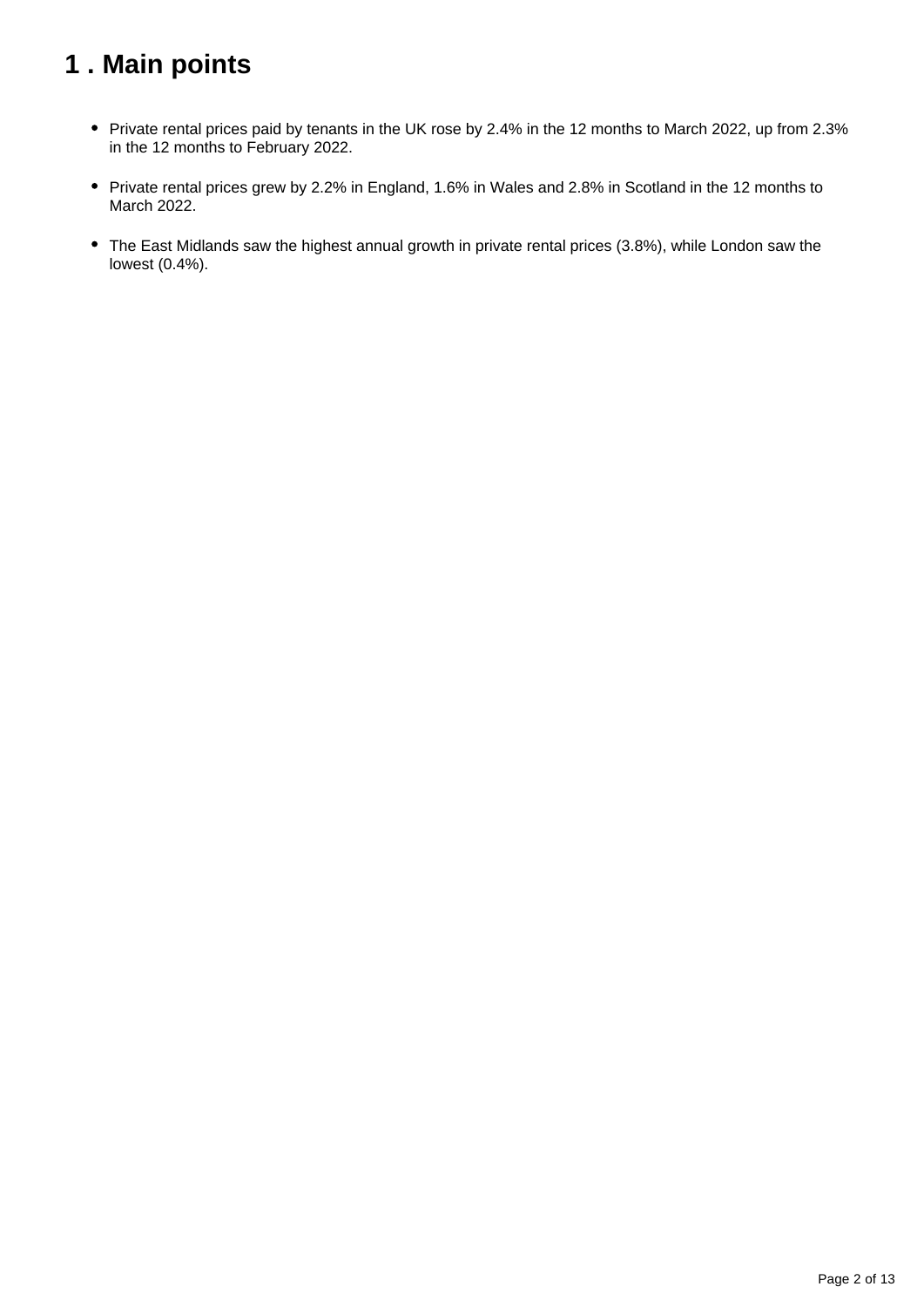## <span id="page-2-0"></span>**2 . UK private rental prices**

### **Figure 1: The UK annual private rental price growth rose to 2.4% in the 12 months to March 2022**

**Index of Private Housing Rental Prices percentage change over 12 months, UK and London, January 2016 to March 2022**

Figure 1: The UK annual private rental price growth rose to 2.4% in the 12 months to March 2022

Index of Private Housing Rental Prices percentage change over 12 months, UK and London, January 2016 to March 2022



#### **Source: Office for National Statistics – Index of Private Housing Rental Prices**

#### **Notes:**

1. Data presented are classified as Experimental Statistics. More information can be found in Section 9: [Strengths and limitations.](https://www.ons.gov.uk/economy/inflationandpriceindices/bulletins/indexofprivatehousingrentalprices/march2022#strengths-and-limitations)

Private rental prices paid by tenants in the UK increased by 2.4% in the 12 months to March 2022, representing the largest annual growth rate since July 2016.

Growth in private rental prices paid by tenants in the UK remained broadly flat between November 2019 and the end of 2020. The beginning of 2021 saw a slowdown in rental price growth, which was driven by prices in London. Growth in private rental prices has increased since the latter part of 2021, with widespread annual growth across all regions, with the exception of London.

In the 12 months to March 2022, rental prices for the UK, excluding London, increased by 3.3%, up from an increase of 3.2% in February 2022. London private rental prices increased by 0.4% in the 12 months to March 2022, up from an increase of 0.2% in February 2022.

London's rental price growth in March 2022 (0.4%) remains the lowest of any of the English regions. This reflects a decrease in demand, with remote working shifting housing preferences as workers no longer need to be close to offices. It also reflects an increase in supply, such as an excess supply of rental properties as short-term lets change to long-term lets. Further commentary on these movements can be found in Section 4 of [our Index of](https://www.ons.gov.uk/economy/inflationandpriceindices/bulletins/indexofprivatehousingrentalprices/march2021)  [Private Housing Rental Prices, UK: March 2021 bulletin.](https://www.ons.gov.uk/economy/inflationandpriceindices/bulletins/indexofprivatehousingrentalprices/march2021)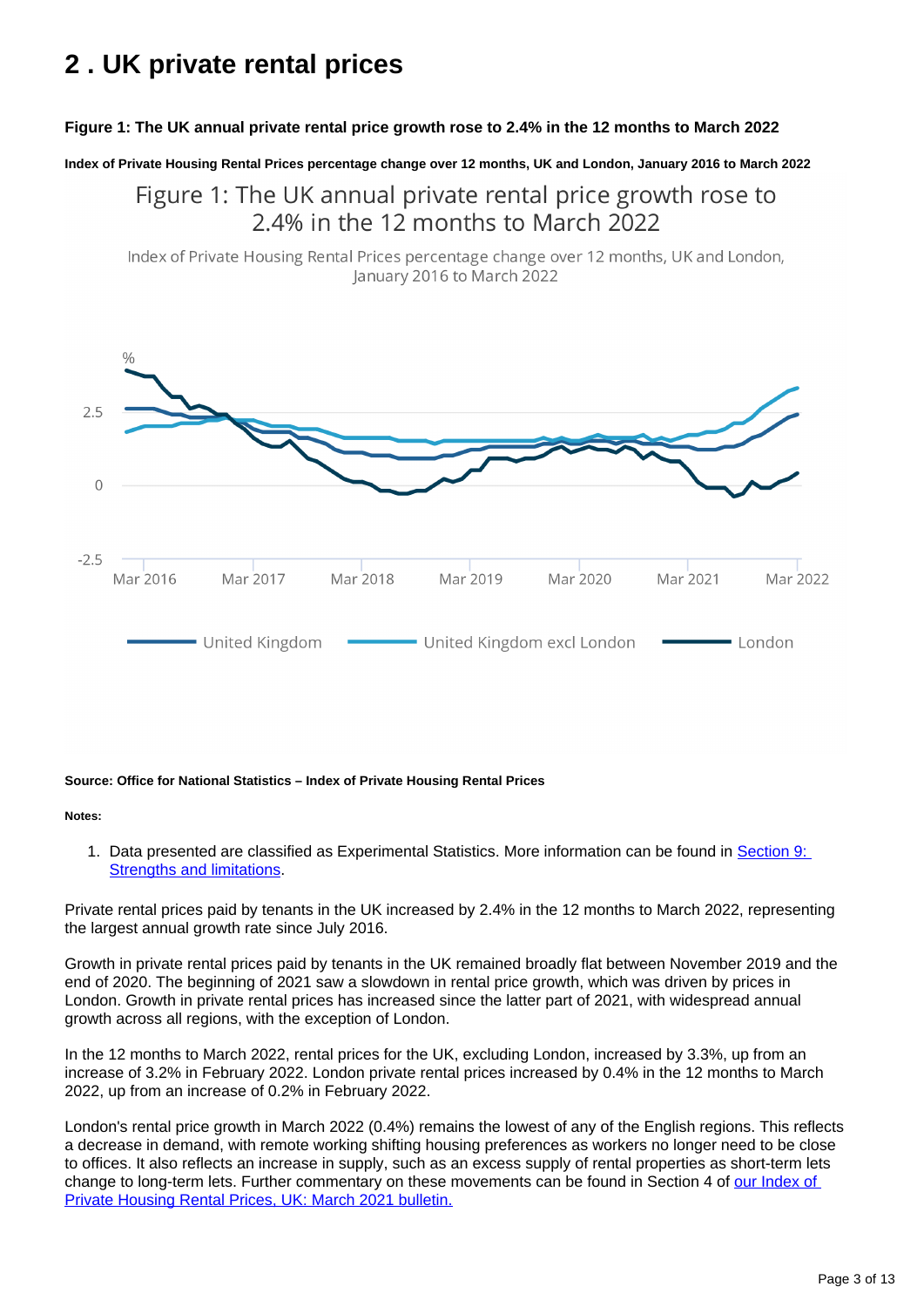The Association of Residential Letting Agents (ARLA) reported in their **Private Rented Sector Report**, February [2022](https://www.propertymark.co.uk/resource/the-prs-faces-record-pressure.html) that the number of new properties being rented out by agents has fallen for the third month in a row.

The [Royal Institution of Chartered Surveryors' \(RICS'\) February 2022 Residential Market Survey](https://www.rics.org/globalassets/rics-website/media/knowledge/research/market-surveys/uk-residential-market-surveys/2._web_-february_2022_rics_uk_residential_market_survey_tp.pdf) reported that tenant demand is still growing at a solid pace, while the supply of rental properties remains challenging. Consequently, near term rental growth expectations continue to be driven higher.

These supply and demand pressures can take time to feed through to the Index of Private Housing Rental Prices (IPHRP), which reflects price changes for all private rental properties rather than only newly advertised rental properties.

#### **Figure 2: UK rental prices have increased by 12.9% since January 2015**

**Index of Private Housing Rental Prices indices, UK, January 2015 to March 2022**

**Source: Office for National Statistics – Index of Private Housing Rental Prices**

**Notes:**

1. Data presented are classified as Experimental Statistics. More information is available in **Section 9:** [Strengths and limitations.](https://www.ons.gov.uk/economy/inflationandpriceindices/bulletins/indexofprivatehousingrentalprices/march2022#strengths-and-limitations)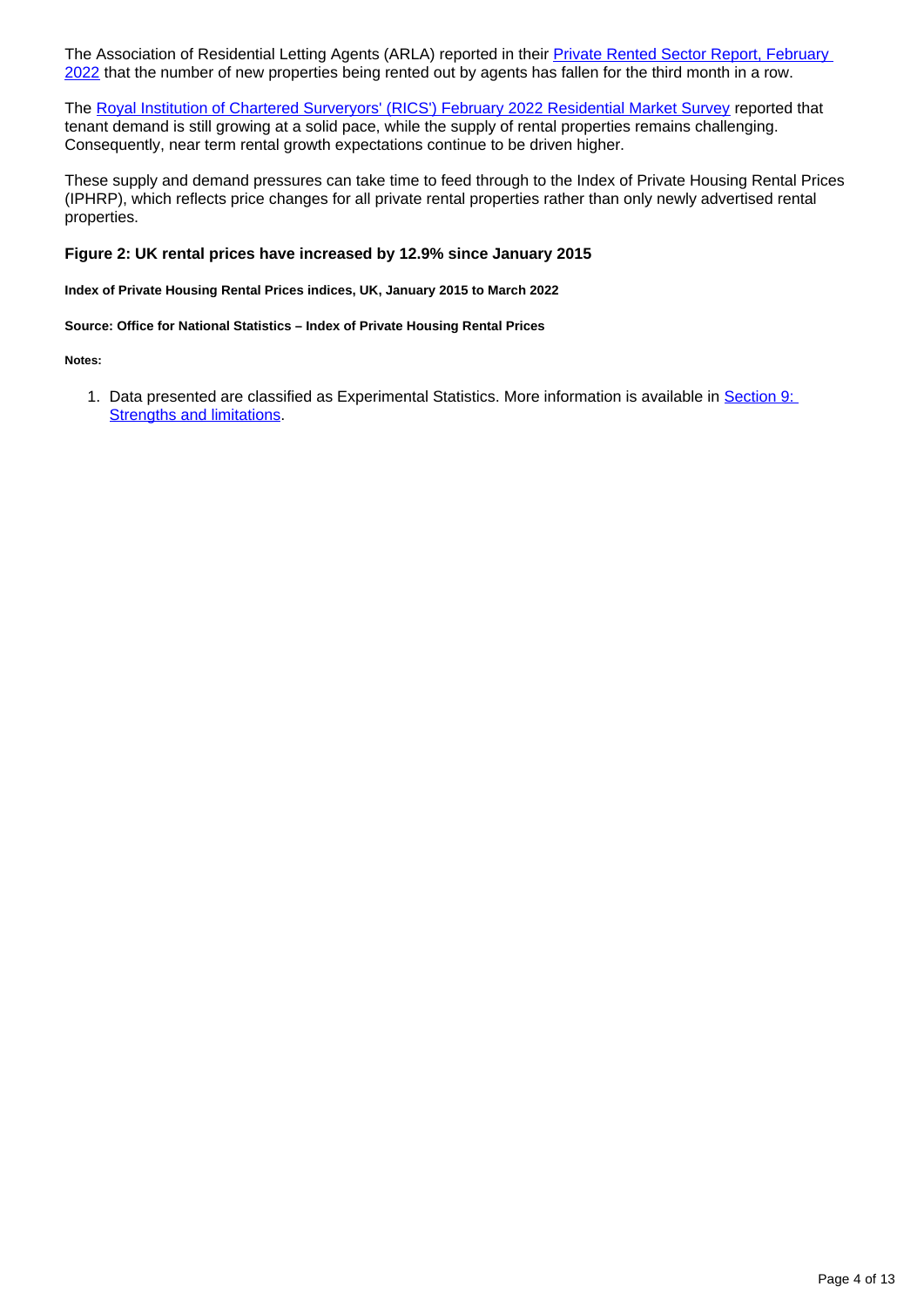## <span id="page-4-0"></span>**3 . UK private rental growth by country**

In England, private rental prices grew by 2.2% in the 12 months to March 2022, representing the highest 12 month growth rate since February 2017. When London is excluded from England, private rental prices increased by 3.2% in the 12 months to March 2022, up from an increase of 3.1% in February 2022, and the highest 12 month growth rate since this series began in 2006.

Private rental prices in Wales grew by 1.6% in the 12 months to March 2022, up from an increase of 1.4% in February 2022.

Private rental prices in Scotland grew by 2.8% in the 12 months to March 2022, up from 2.6% in February 2022, and the highest annual growth rate since records began in 2012.

The annual rate of change for Northern Ireland in March 2022 (6.5%) was higher than the other countries of the UK. Northern Ireland data have been copied forward since December 2021; the next update to Northern Ireland data will be in the release published on 22 June 2022.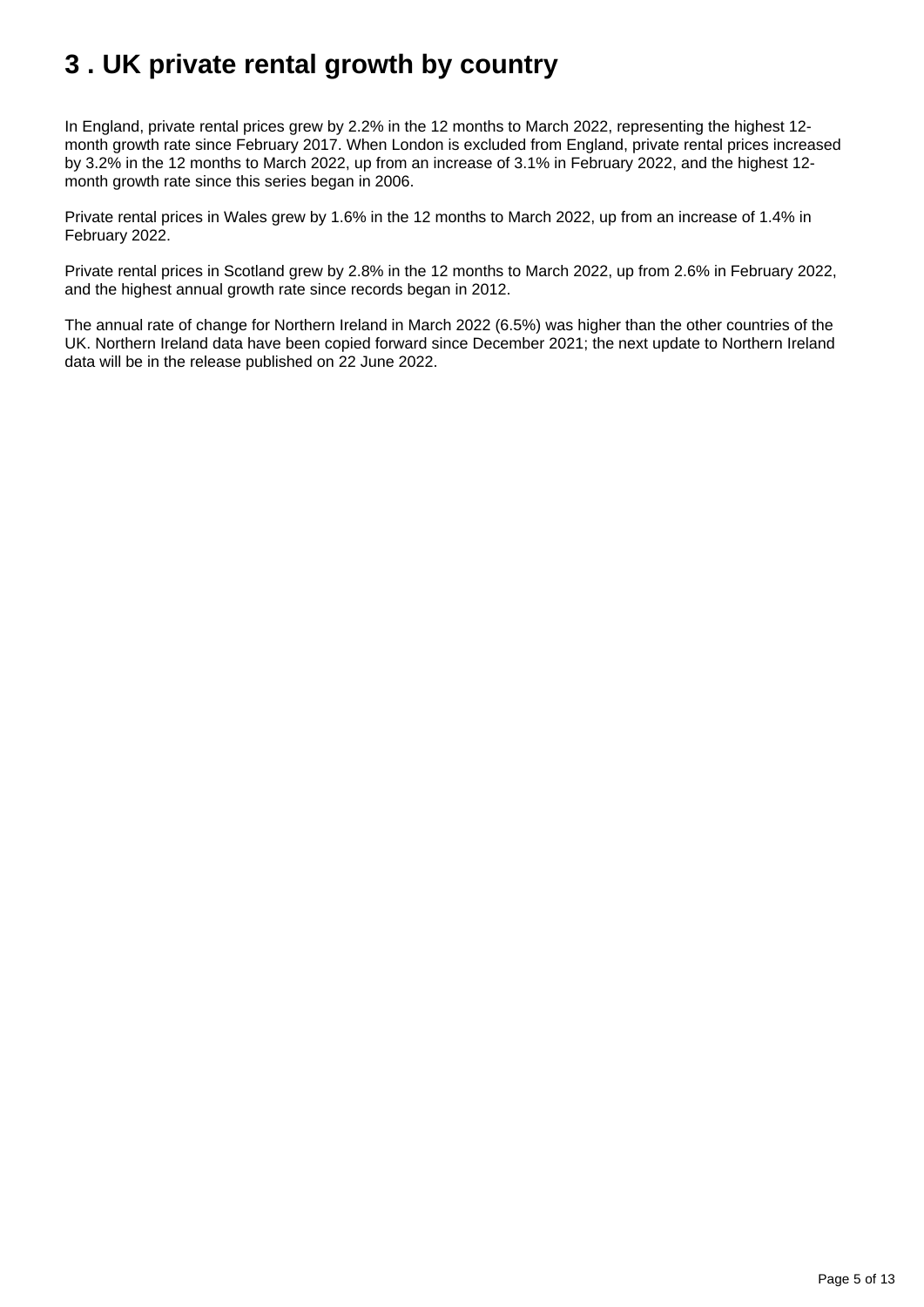**Index of Private Housing Rental Prices percentage change over 12 months for countries of the UK, January 2012 to March 2022**

## Figure 3: The annual rental growth in Scotland continues to surpass England and Wales

Index of Private Housing Rental Prices percentage change over 12 months for countries of the UK, January 2012 to March 2022



#### **Source: Office for National Statistics – Index of Private Housing Rental Prices**

**Notes:**

- 1. Data presented are classified as Experimental Statistics. More information is available in Section 9: **[Strengths and limitations.](https://www.ons.gov.uk/economy/inflationandpriceindices/bulletins/indexofprivatehousingrentalprices/march2022#strengths-and-limitations)**
- 2. Northern Ireland data are only available every three months. Northern Ireland data are copied forward until the next data are obtainable, which will be released on 22 June 2022.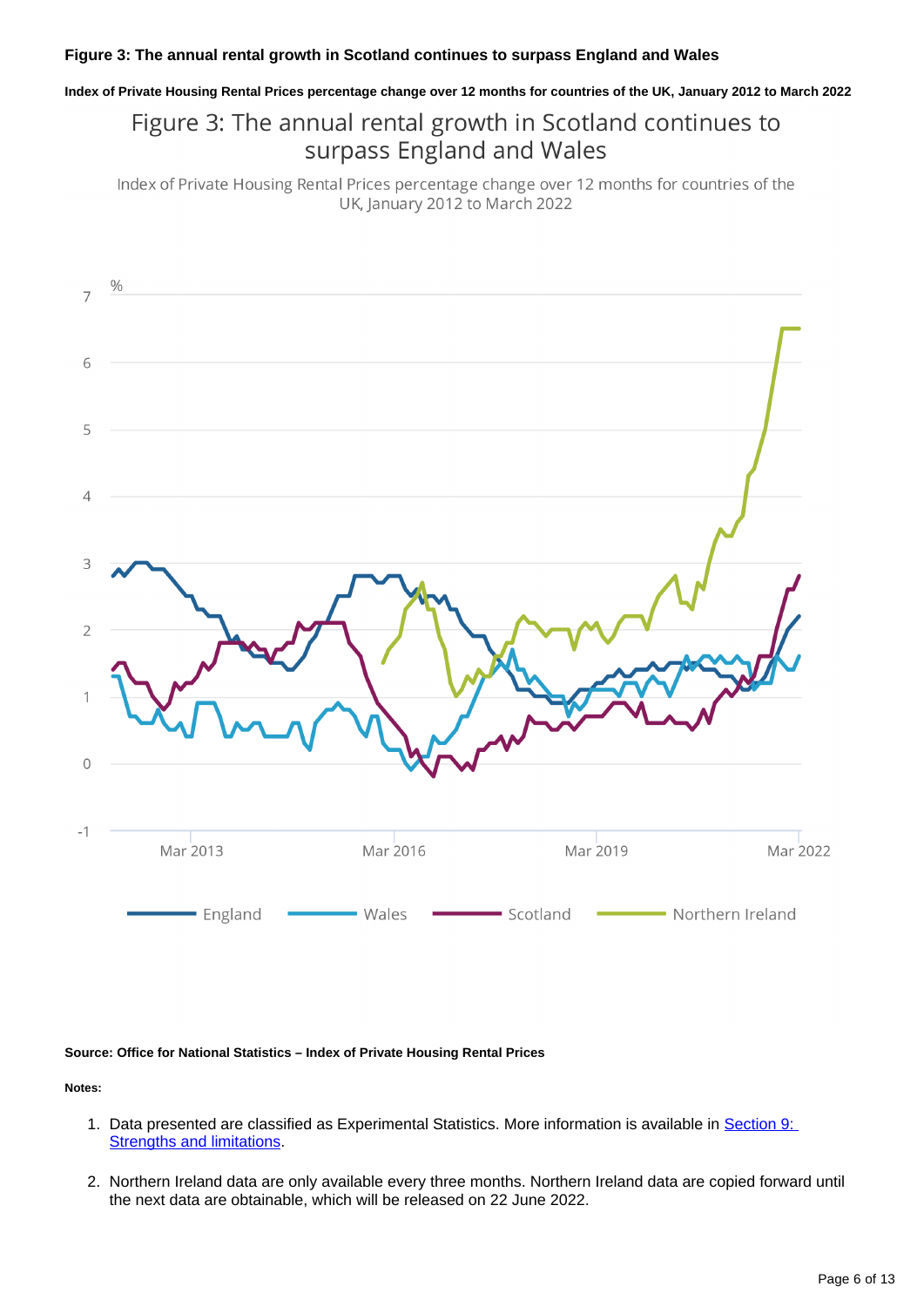### **Figure 4: Rental prices have increased more in England and Northern Ireland than in Wales and Scotland since 2015**

#### **Index of Private Housing Rental Prices indices for countries of the UK, January 2015 to March 2022**

## Figure 4: Rental prices have increased more in England and Northern Ireland than in Wales and Scotland since 2015

Index of Private Housing Rental Prices indices for countries of the UK, January 2015 to March 2022



#### **Source: Office for National Statistics – Index of Private Housing Rental Prices**

#### **Notes:**

- 1. Data presented are classified as Experimental Statistics. More information can be found in Section 9: [Strengths and Limitations](https://www.ons.gov.uk/economy/inflationandpriceindices/bulletins/indexofprivatehousingrentalprices/march2022#strengths-and-limitations)
- 2. Northern Ireland data are only available every three months. Northern Ireland data are copied forward until the next data are obtainable, which will be released on 22 June 2022.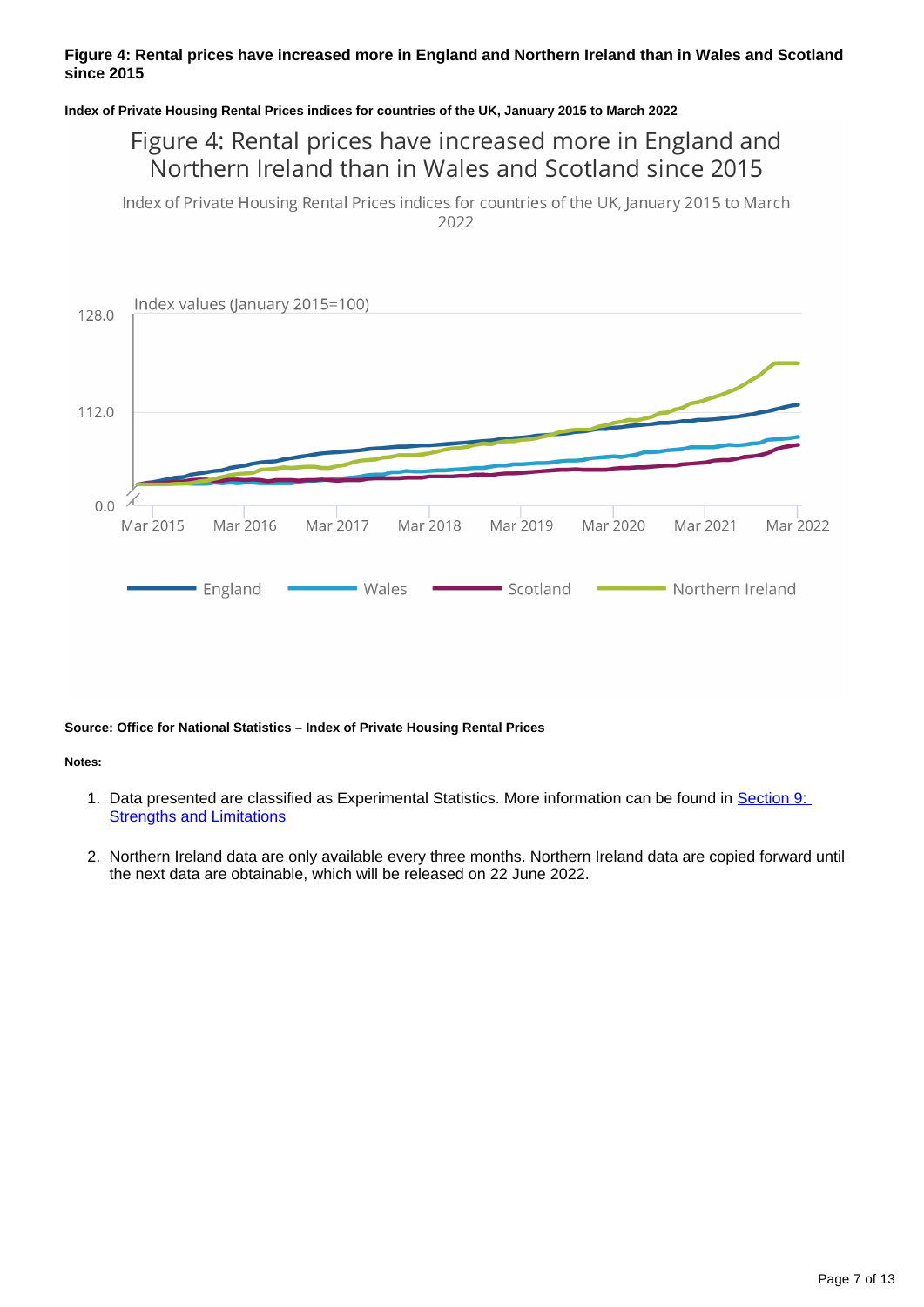## <span id="page-7-0"></span>**4 . UK private rental growth by English region**

Focusing on the English regions, the largest annual rental price increase in the 12 months to March 2022 was in the East Midlands at 3.8%.

The lowest annual rental price growth was in London, where rental prices increased by 0.4% in the 12 months to March 2022.

### **Figure 5: The weakest annual rental price growth is in London**

**Index of Private Housing Rental Prices percentage change over the 12 months to March 2022, by English region**

Figure 5: The weakest annual rental price growth is in London

Index of Private Housing Rental Prices percentage change over the 12 months to March 2022, by English region

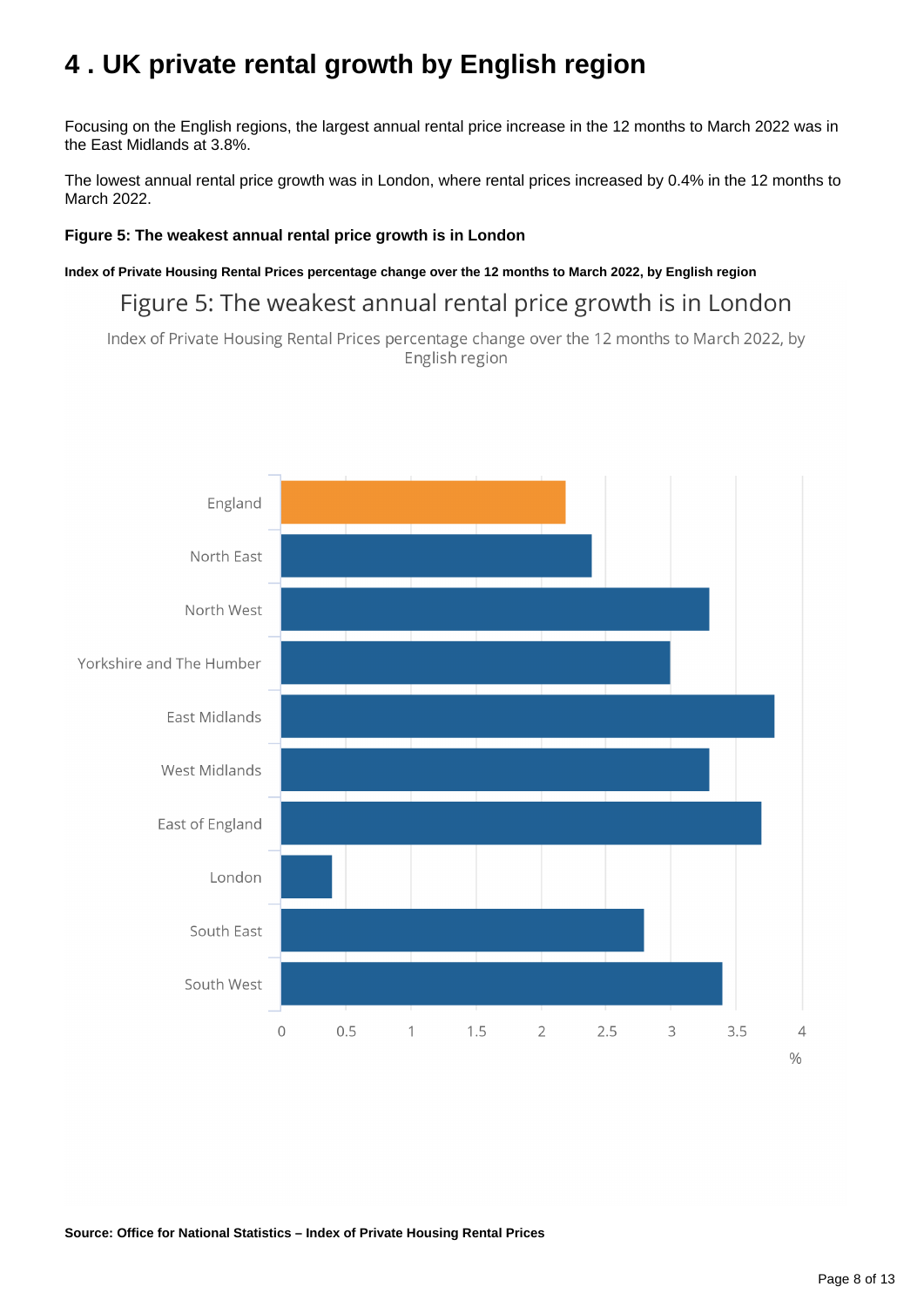**Figure 6: London rental prices experienced larger peaks and troughs than other regions**

### **Index of Private Housing Rental Prices, percentage change over 12 months, by English region, January 2007 to March 2022**

### **Notes:**

1. The light blue line shows England's 12-month average private rental price growth.

### **Download the data**

[.xlsx](https://www.ons.gov.uk/visualisations/dvc1919/rpm/datadownload.xlsx)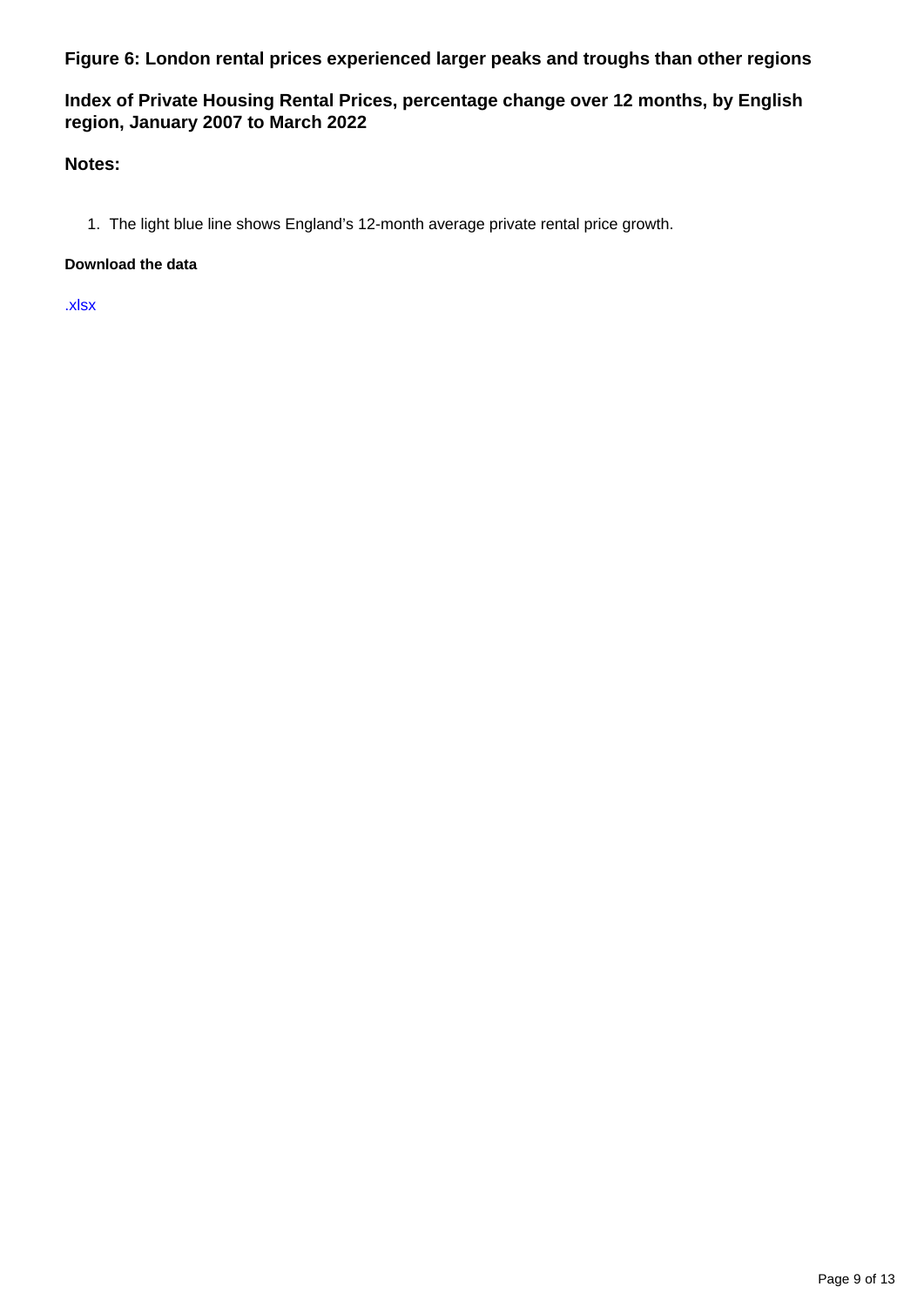## <span id="page-9-0"></span>**5 . Comparisons to private sector rental growth measures**

Many private sector organisations, including estate agents and property companies, produce estimates of changes in rental prices. These include Zoopla, Rightmove and HomeLet. These sources provide an extensive range of rental data, with rental measures that show a diverse picture. In particular, latest data for Rightmove and HomeLet show annual increases in March 2022 of 11.7% and 8.7% respectively, while data from Zoopla indicate an annual growth of 10.2% in February 2022 (the latest month currently available). These growth rates are comparably much higher than the most recent estimate of annual growth for March 2022 published in the Index of Private Housing Rental Prices for the UK (2.4%).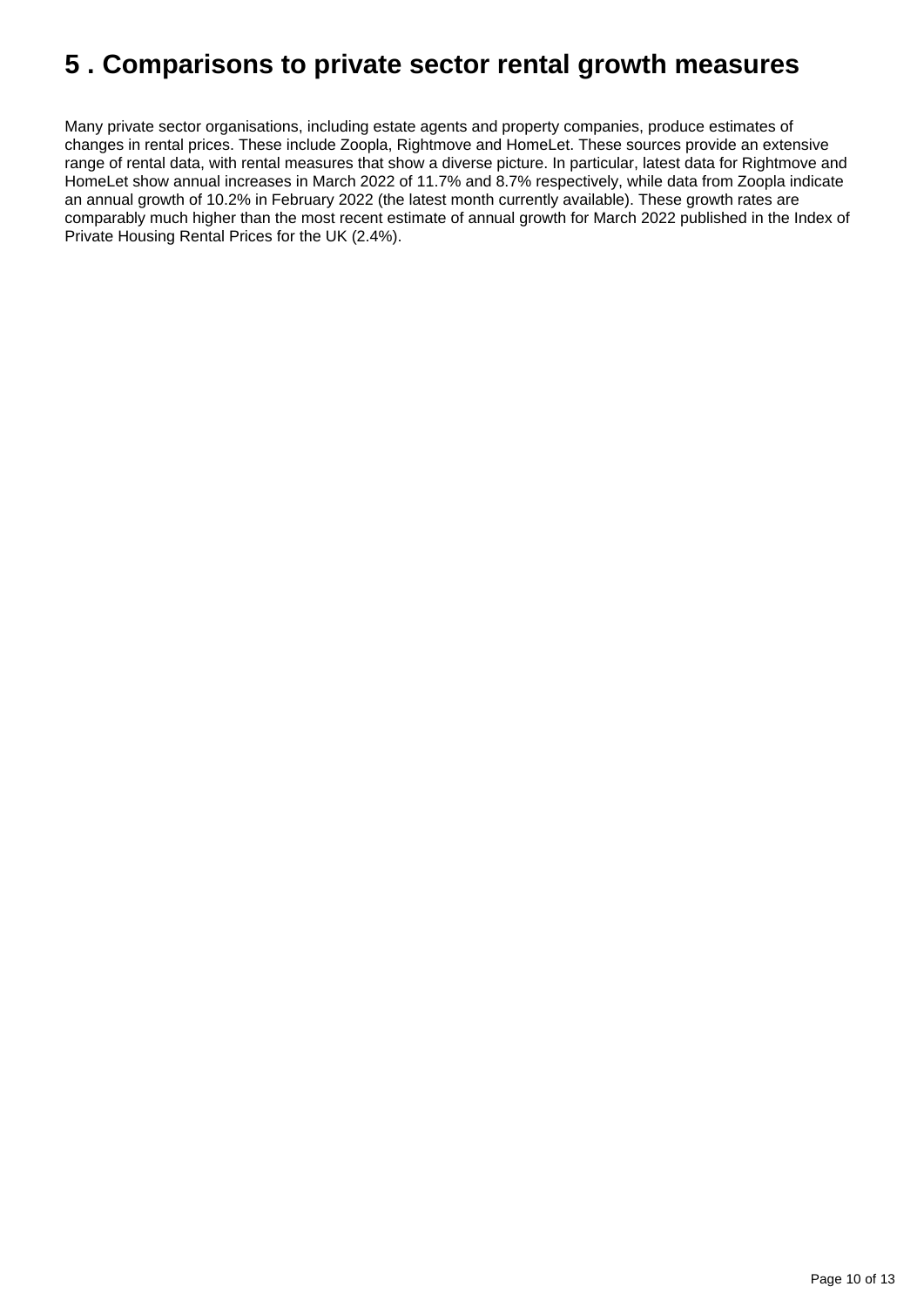#### **Figure 7: Index of Private Housing Rental Prices more stable, but lags behind private sector measures of rental price changes**

**Index of Private Housing Rental Prices and private sector measures of rents, percentage change over 12 months, January 2013 to March 2022, UK**

#### **Source: Zoopla, HomeLet, Rightmove and Office for National Statistics – Index of Private Housing Rental Prices**

Historically, the rental price changes measured by the private sector organisations have differed to those shown in the Index of Private Housing Rental Prices (IPHRP) and some tend to be more volatile (Figure 7). This is because the private sector measures primarily focus on newly let properties (a flow measure), while the IPHRP includes a mixture of newly let properties and existing lets (a stock measure).

The Valuation Office Agency (VOA) rental officers suggest that the greatest price rises occur when properties are newly let, compared with existing tenants, who tend to see smaller price increases. Therefore, we can expect the IPHRP to be less volatile, but also to lag behind the private sector measures, as supply and demand pressures can take time to feed through to the IPHRP. Our [Measuring the UK housing market blog](https://blog.ons.gov.uk/2020/09/16/measuring-the-uk-housing-market/) provides more detail on the differences between stock and flow measures of rental prices.

During 2021, all three private sector measures have shown considerable increases in private rental price growth, with this trend continuing into the start of 2022. These changes do not appear to have fed through into the IPHRP to the same extent. However, in recent months the IPHRP UK growth rates have been showing a sustained increase, despite London's slow growth compared with the rest of the UK.

Further information on Zoopla, Rightmove, HomeLet and Index of Private Housing Rental data sources and their differences is available in [our Private Rental Growth Measures, a UK comparison: January to December 2021](https://www.ons.gov.uk/economy/inflationandpriceindices/articles/comparingmeasuresofprivaterentalgrowthintheuk/januarytodecember2021)  [article.](https://www.ons.gov.uk/economy/inflationandpriceindices/articles/comparingmeasuresofprivaterentalgrowthintheuk/januarytodecember2021)

## <span id="page-10-0"></span>**6 . Private rental data**

[Index of Private Housing Rental Prices, UK: monthly estimates](https://www.ons.gov.uk/economy/inflationandpriceindices/datasets/indexofprivatehousingrentalpricesreferencetables) Dataset | Released 13 April 2022 Rental price index historical data time series (index values and annual percentage change).

[Index of Private Housing Rental Prices, UK: annual weights analysis](https://www.ons.gov.uk/economy/inflationandpriceindices/datasets/indexofprivatehousingrentalpricesweightsanalysis)

Dataset | Released 23 March 2022

Aggregate weights information used in the [experimental](https://www.ons.gov.uk/methodology/methodologytopicsandstatisticalconcepts/guidetoexperimentalstatistics) Index of Private Housing Rental Prices (IPHRP).

[Measures of owner occupiers' housing costs](https://www.ons.gov.uk/economy/inflationandpriceindices/datasets/understandingthedifferentapproachesofmeasuringowneroccupiershousingcosts)

Dataset | Released 24 March 2021

Monthly historical time series for all three approaches to measuring owner occupiers' housing costs – payments, rental equivalence and net acquisitions – including contributions to growth from the different approaches, UK.

[Measures of owner occupiers' housing costs: weights analysis](https://www.ons.gov.uk/economy/inflationandpriceindices/datasets/understandingthedifferentapproachesofmeasuringowneroccupiershousingcostsoohweightsanalysis)

Dataset | Released 24 March 2021

Aggregate inflation measure for owner occupiers' housing costs (OOH). Includes monthly time series and weights for all three approaches of measuring OOH – payments, rental equivalence and net acquisitions – aggregated with the Consumer Price Index (CPI), UK.

## <span id="page-10-1"></span>**7 . Glossary**

### **Index of Private Housing Rental Prices (IPHRP)**

IPHRP measures the change in the price tenants face when renting residential property from private landlords.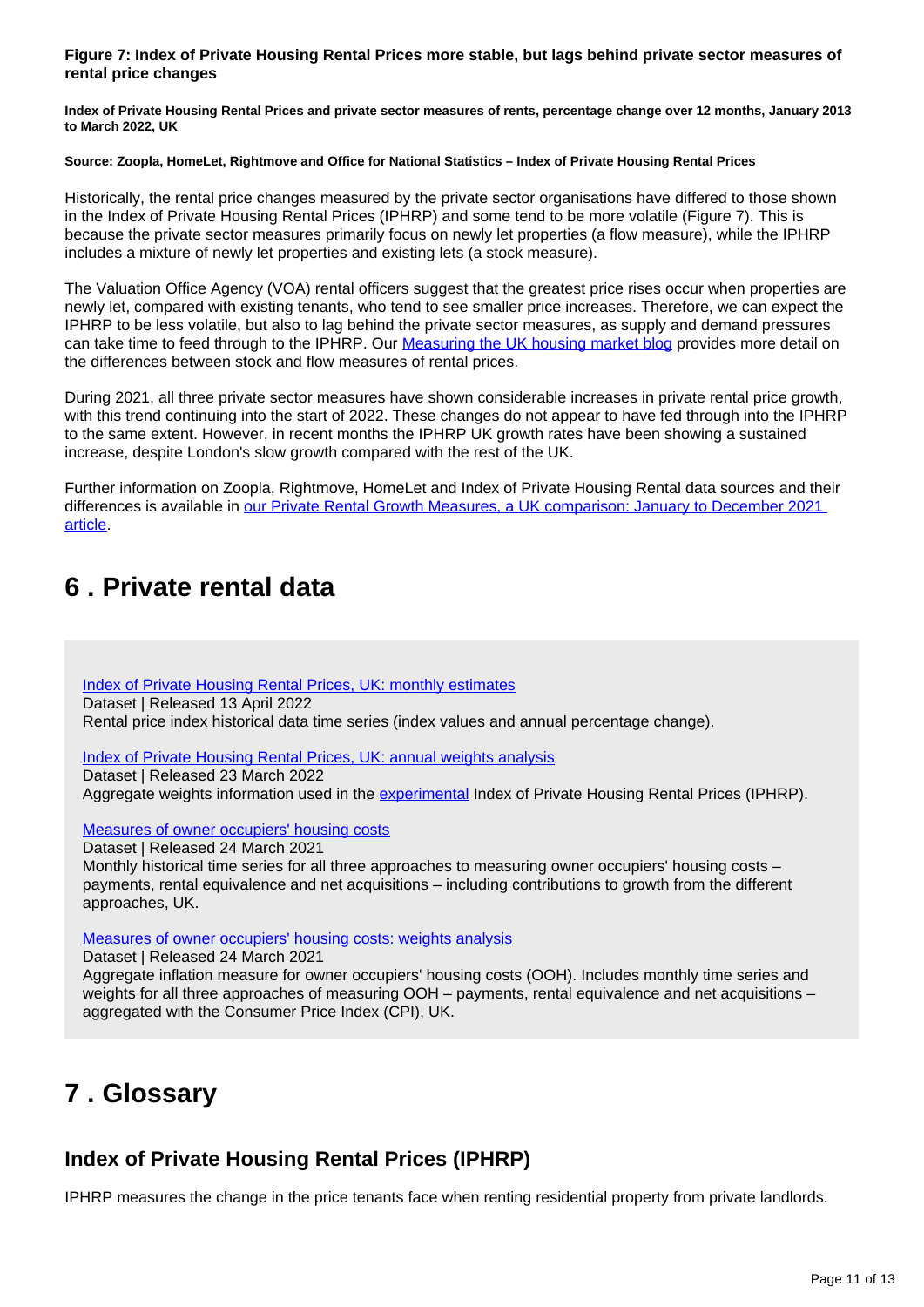### **Administrative data**

Administrative data are data that people have already provided to the government through day-to-day activities, for example, health records, social security payments or educational attainment information.

## <span id="page-11-0"></span>**8 . Measuring the data**

### **Coronavirus**

We are working to ensure that the UK has the vital information needed to respond to the impact of the coronavirus (COVID-19) pandemic on our economy and society. This includes how we measure the Index of Private Housing Rental Prices (IPHRP). The price collection for this publication has not been affected.

### **Economic statistics governance after EU exit**

Following the UK's exit from the EU, new governance arrangements are being put in place that will support the adoption and implementation of high-quality standards for UK economic statistics. These governance arrangements will promote international comparability and add to the credibility and independence of the UK's statistical system.

At the centre of this new governance framework will be the new National Statistician's Committee for Advice on Standards for Economic Statistics (NSCASE). NSCASE will support the UK by ensuring its processes for influencing and adopting international statistical standards are world leading. The advice NSCASE provides to the National Statistician will span the full range of domains in economic statistics, including the National Accounts, fiscal statistics, prices, trade and the balance of payments and labour market statistics.

### **Future developments**

Following the [Digital Economy Act 2017,](https://www.legislation.gov.uk/ukpga/2017/30/contents/enacted) the Office for National Statistics (ONS) gained access to Valuation Office Agency (VOA) private rental microdata. We aim to redevelop the IPHRP and private rental market summary statistics (PRMS) to produce mix-adjusted average rental prices that are comparable over time. We also aim to refine geography to lower geographic levels, to better meet user needs.

An overview of the methodology that we intend to use is available in The redevelopment of private rental prices [statistics, intended methodology](https://www.ons.gov.uk/releases/theredevelopmentofprivaterentalpricesstatisticsintendedmethodology). We will now need to spend more time ensuring the production system is developed on a strategic platform and is sustainable. This has resulted in our initial timetable being out of date. More information and an updated timetable for these developments is available in our Private rental prices [development plan: February 2022 article](https://www.ons.gov.uk/peoplepopulationandcommunity/housing/articles/privaterentalpricesdevelopmentplan/updatedfebruary2022). If you have any queries or feedback on these developments, please email [hpi@ons.gov.uk](mailto:hpi@ons.gov.uk).

### **Sources**

The IPHRP is constructed using administrative data. This means that the index makes use of data that are already collected for other purposes to estimate rental prices. The sources of private rental prices are the VOA, Scottish Government, Welsh Government and Northern Ireland Housing Executive (NIHE). Data for Northern Ireland also include data provided by Propertynews.com.

The sources of the annually updated [Index of Private Housing Rental Prices, UK: annual weights analysis dataset](https://www.ons.gov.uk/economy/inflationandpriceindices/datasets/indexofprivatehousingrentalpricesweightsanalysis) are the Ministry of Housing, Communities and Local Government (MHCLG), Scottish Government, Welsh Government, NIHE and VOA.

The IPHRP's indices are updated on a monthly basis with the new monthly estimate. Data are indexed with January 2015 as a base year. Data for England are provided from January 2005, data for Wales from January 2009 and data for Scotland from January 2011. UK data are from January 2015.

### **Quality**

More quality and methodology information on strengths, limitations, appropriate uses, and how the data were created is available in our [Index of Private Housing Rental Prices QMI](https://www.ons.gov.uk/economy/inflationandpriceindices/methodologies/indexofprivatehousingrentalpricesqmi).